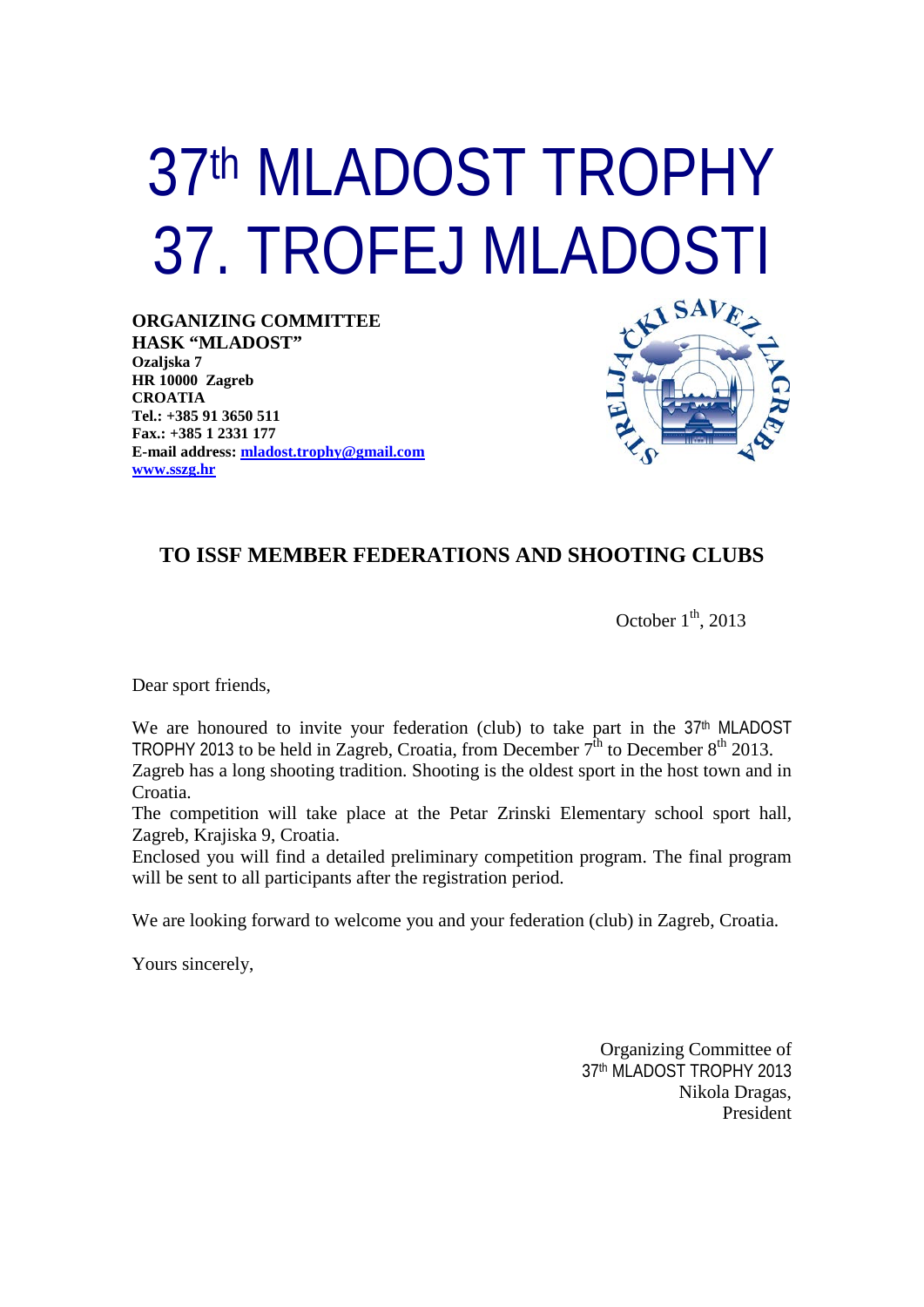## 37th MLADOST TROPHY 2013 37. TROFEJ MLADOSTI 2013 *GENERAL INFORMATION*

#### *COMPETITION PROGRAM*

37th MLADOST TROPHY 2013 is the individual competition in the following events: 10m Pistol Women, 10m Rifle Women, 10m Pistol Men and 10m Rifle Men.

| Saturday, December 7, 2013 | 10m Rifle Men starts at 9 a.m.<br>10m Rifle Women starts at 2 p.m.   | Finals: 5:30 p.m.<br>Finals: 6:30 p.m.     |
|----------------------------|----------------------------------------------------------------------|--------------------------------------------|
| Sunday, December 8, 2013   | 10m Pistol Men starts at 9 a.m.<br>10m Pistol Women starts at 1 p.m. | Finals: $3:00$ p.m.<br>Finals: $4:00$ p.m. |

#### *PRICE MONEY & AWARDS*

Total amount for all is **€ 5000. –** All finalists will also receive suitable practical prizes.

#### *CLOSING DATE FOR REGISTRATION*

Closing date for registration is November  $29<sup>th</sup>$ , 2013.

*ENTRY FEE*

Per shooter per event  $\epsilon$ 35,00

#### *REGISTRATION*

Please send your registration to the following address:

#### **HASK**,,Mladost"

37th MLADOST TROPHY 2013 Organizing Committee Ozaljska 7 HR 10000 Zagreb Croatia +385 1 233 1122, +385 91 209 8063 (Mrs Jadranka Strukic – Coordinator) Fax.: +385 1 233 1177 E-mail: mladost.trophy@gmail.com **[www.sszg.hr](http://www.sszg.hr/)**

#### *CONTACT PERSON*

Mr. Pero Stojnic, Secretary General, Organizing Committee of the 37<sup>th</sup> MLADOST TROPHY 2013.